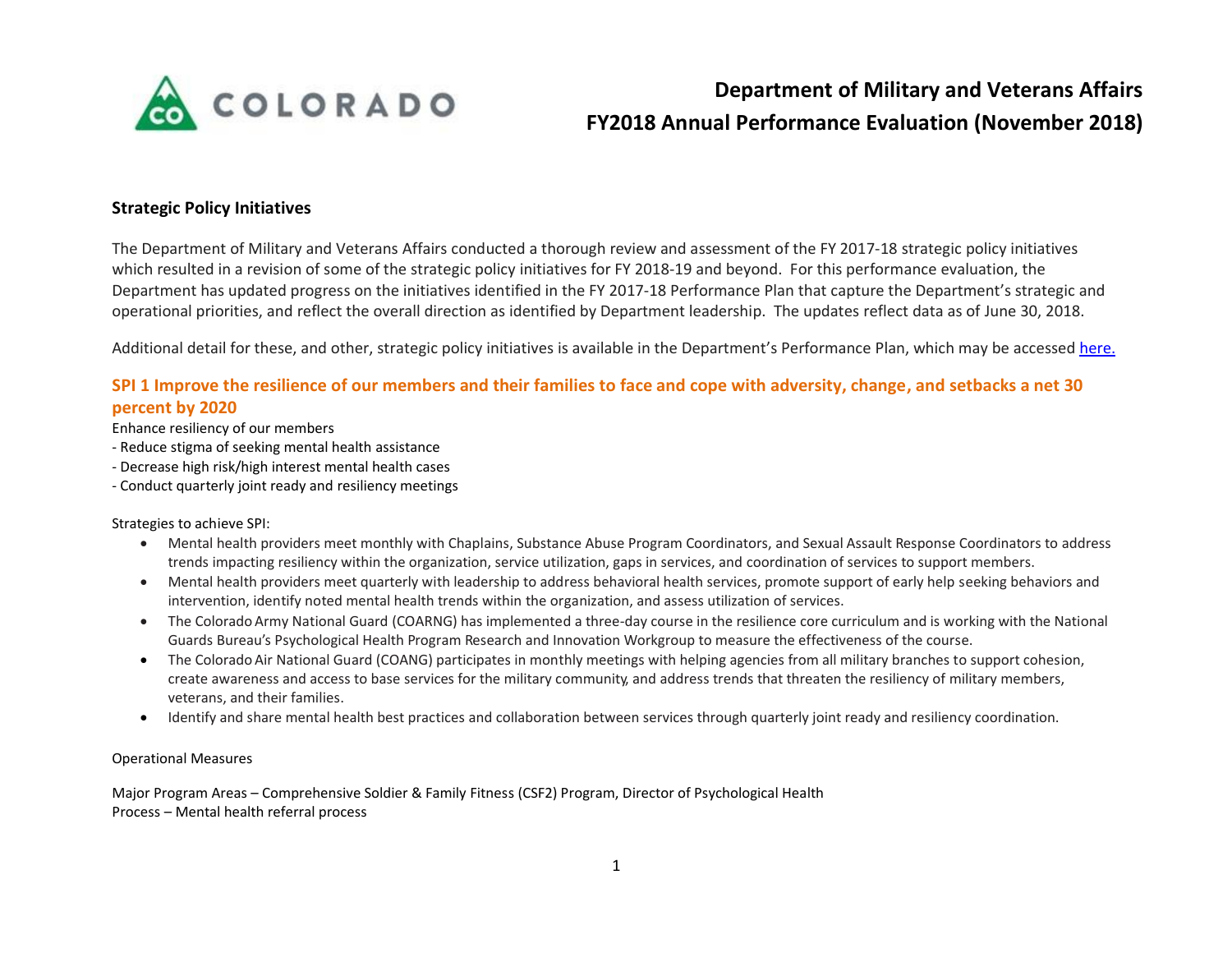

| <b>Measure</b>                                                     | <b>FY17</b>     | <b>FY18</b> | 1-Year Goal | 3-Year Goal |
|--------------------------------------------------------------------|-----------------|-------------|-------------|-------------|
|                                                                    | <b>Baseline</b> | Actual      |             |             |
| Reduce stigma of seeking mental health assistance which is         | 358             | 378         | > 376       | >412        |
| reflected by an increase in those seeking mental health assistance |                 |             |             |             |
| Decrease number of high risk/high interest mental health cases     | 106             | 80          | < 101       | < 90        |
| Conduct quarterly joint ready and resiliency meetings              | N/A             |             |             |             |

Evaluation: On track. The Department exceeded its 1-year goal of > 376 for those seeking mental health assistance in FY18 (378) and its 1-year goal of < 101 for those designated as high risk/high interest mental health cases in FY18 (80). The Department continues to implement strategies that reduces the stigma of seeking mental health assistance through engaged leadership at all levels. A third measure, conducting quarterly joint ready and resilience meetings, has been added for FY18-19 and beyond to enhance collaboration between services and share best practices in addressing mental health assistance.

## **SPI 2 Increase understanding of veteran's needs and their customer service experience with Veteran Service Officers across all 64 counties by 2020**

Improve veterans' customer service experience

- Implement and analyze Veteran Service Officer information form data across all counties
- Annual certification of County Veteran Service offices
- Conduct Veteran Service Officer outreach events
- Establish Western Region OneSource
- Implementation of online customer service feedback program

Strategies to achieve SPI:

- Partner with counties, as definedin Colorado Revised Statutes 28-5-801 through 25-5-804, to provide expertise with Federal/State Veteran benefits.
- DMVA established Division of Veterans Affairs-West to enhance capacity for managing veteran associated activities in the western region.
- Establishment of the Western Region OneSource in Grand Junction to increase capacity for serving veterans in the western region.
- DVA-East and DVA-West annual certification and semi-annual regional training of County Veteran Service Officers.
- Participation in veteran stand-downs throughout the state which connect over 800 Veterans with services and other supporting agencies.
- Partner with the Lt. Governor's Office to develop an online customer service feedback program.

### Operational Measures

Major Program Area – Veteran Service Office (VSO) training programs; Division of Veterans Affairs outreach programs Process – VSO on-boarding, annual and regional training; VSO outreach events; Board of County Commissioners collaboration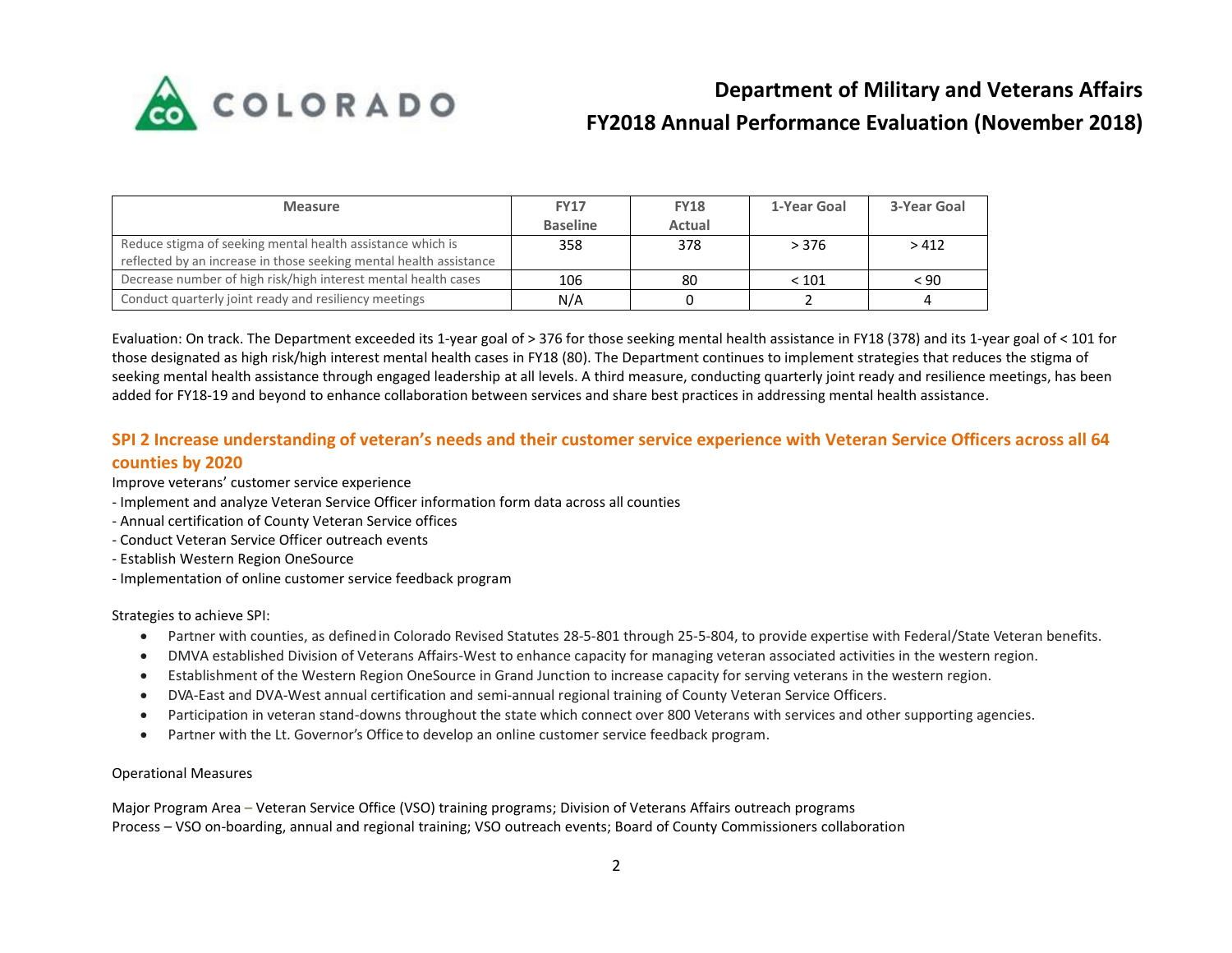

| <b>Measure</b>                                                                          | <b>FY17</b>     | <b>FY 18</b> | 1-Year Goal | 3-Year Goal |
|-----------------------------------------------------------------------------------------|-----------------|--------------|-------------|-------------|
|                                                                                         | <b>Baseline</b> | Actual       |             |             |
| Implement and analyze Veteran Service Officer information form data across all counties | N/A             |              | 32          | 64          |
| Annual certification of county veteran service offices                                  | N/A             |              | 32          | 64          |
| Number of Veteran Service Officer outreach events                                       | 120             | 131          | 130         | 150         |
| Establishment of Western Region OneSource                                               | N/A             | <b>WIP</b>   | IOC         | FOC         |
| Implementation of online customer feedback program with 50% response rate by 2020       | N/A             |              | 25%         | 50%         |

Evaluation: Work in progress (WIP). Assessment of DMVA FY 2017-18 strategic policy initiatives resulted in a revision of a number of performance measures relating to the veteran customer service experience for FY 2018-19 and beyond. DMVA has developed the VSO information form in collaboration with DVA-East and DVA-West in Q2 FY18 and piloted with selected counties in Q3 FY18. State wide fielding began in Q4 FY18 and will continue throughout FY19 until fully implemented across all 64 counties by FY20. DMVA is currently in collaboration with DVA-East and DVA-West to develop and field a county veteran service office certification program projected to be fielded in Q3 FY19. DVA-East and DVA-West exceeded VSO outreach events in FY18 and remain on track to meet VSO outreach events for FY 19 and beyond. Western Region OneSource construction has begun and is projected to be complete and at initial operating capability (IOC) during Q3 FY19. IOC is defined as the facility receiving its certificate of occupancy and internally staffed with the DVA-West director, facility manager, state VSO, and administrative assistant. The facility is projected to be at full operating capability (FOC) during Q4 FY 19. FOC is defined as the facility being fully staffed with partnering agencies and providing a full spectrum of services to veterans, military members, and their families. DMVA is in collaboration with the Lieutenant Governor's office for developing an online veteran customer feedback program with initial pilot testing projected during Q3 FY19.